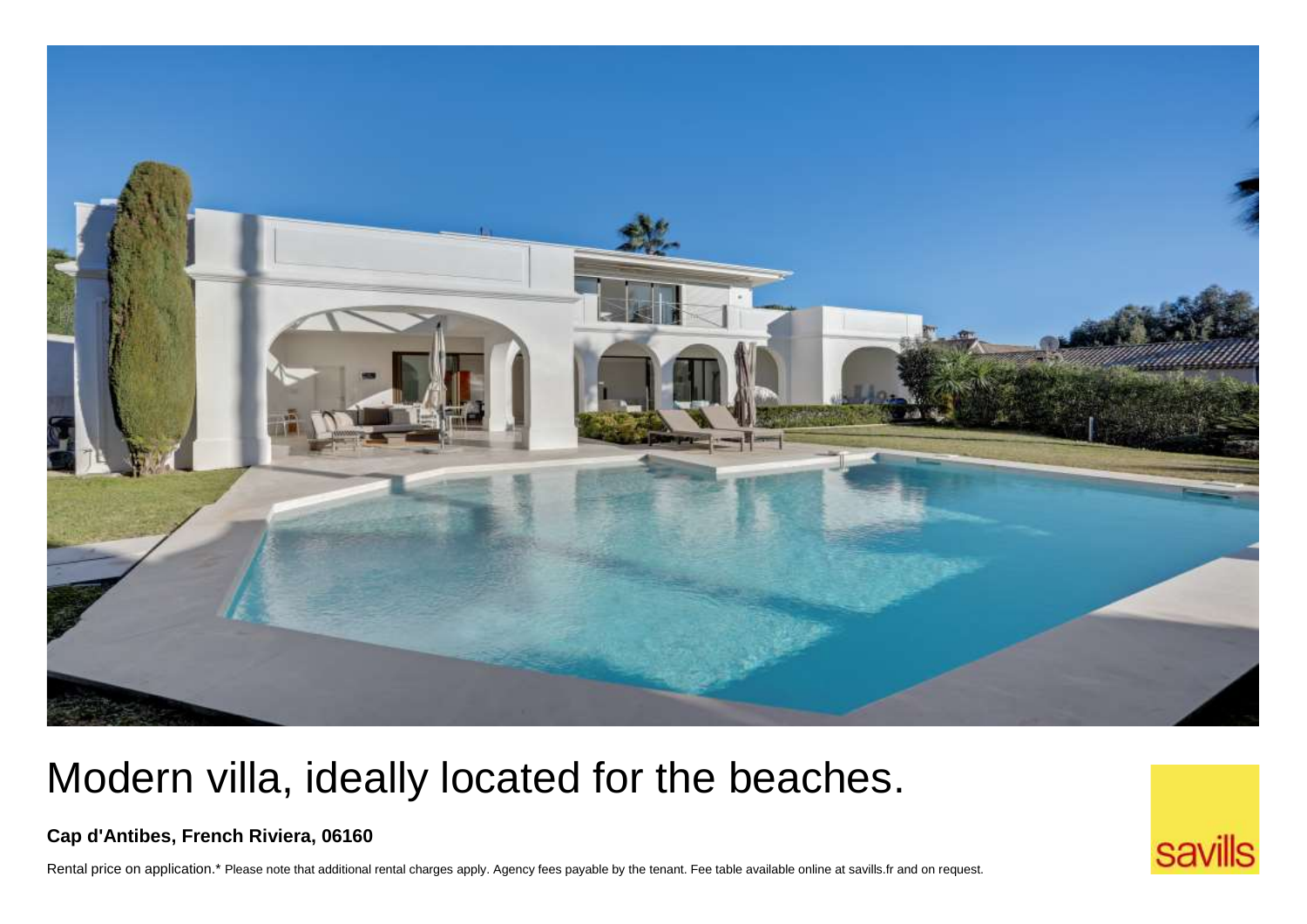- Sea views from the first floor
- Ideally located for the beaches
- Four en suite bedrooms
- Shaded terraces
- Grounds of 3,000 sq m with pool
- 250 sq m
- Internet, alarm
- CAN220003

#### **About this property**

Ideally located for the beaches and the shops, on the western side of Cap d'Antibes, within a gated estate, this stunning modern property boasts a magnificent sea views from the first floor.

With approximately 250 sq m of living area, the villa features a spacious reception room opening onto a garden and a swimming pool, a dining room, a fully equipped kitchen, as well as four en suite bedrooms and a laundry.

Numerous shaded terraces, landscaped grounds of approximately 3,000 sq m and a car park complete this property available for short term rent.

#### **Local information**

The idyllic peninsula of Cap d'Antibes is ideally located between Nice and Cannes and consists mainly of prestigious, sprawling estates enjoying stunning natural scenery.

Cap d'Antibes has preserved its position as one of the most attractive and pleasant locations for holidays, famous for its walks along the coastline.

While the neighbouring localities of Antibes and Juan les Pins offer our clients a lively and bustling atmosphere, Cap d'Antibes remains a tranquil and isolated haven.

Approximately 16km from Nice international airport, 12km to Cannes and 50km to Monaco.

### **Viewing**

All viewings will be accompanied and are strictly by prior arrangement through Savills Cap d'Antibes Office. Telephone: +33 (0)4 97 06 06 90.





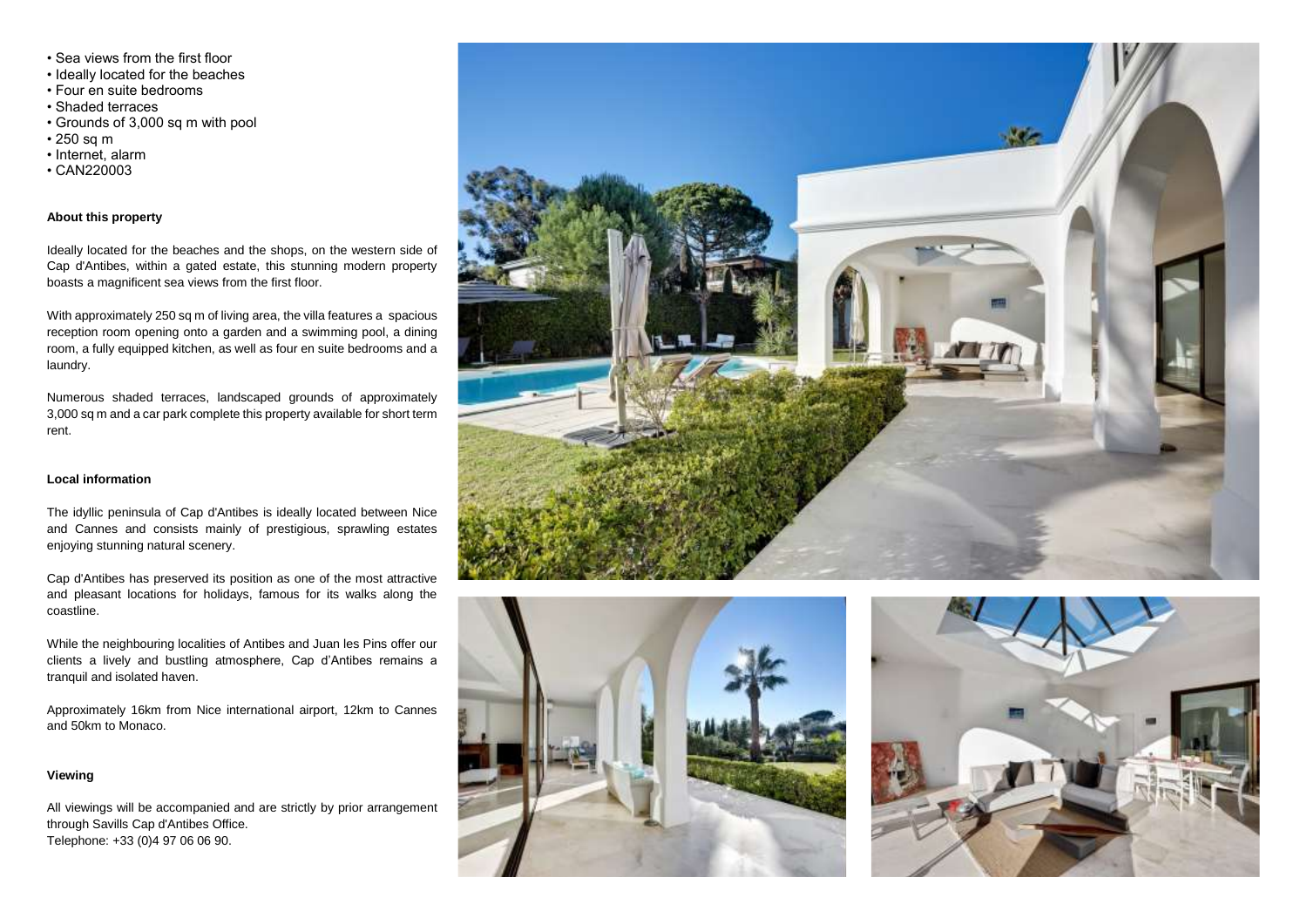